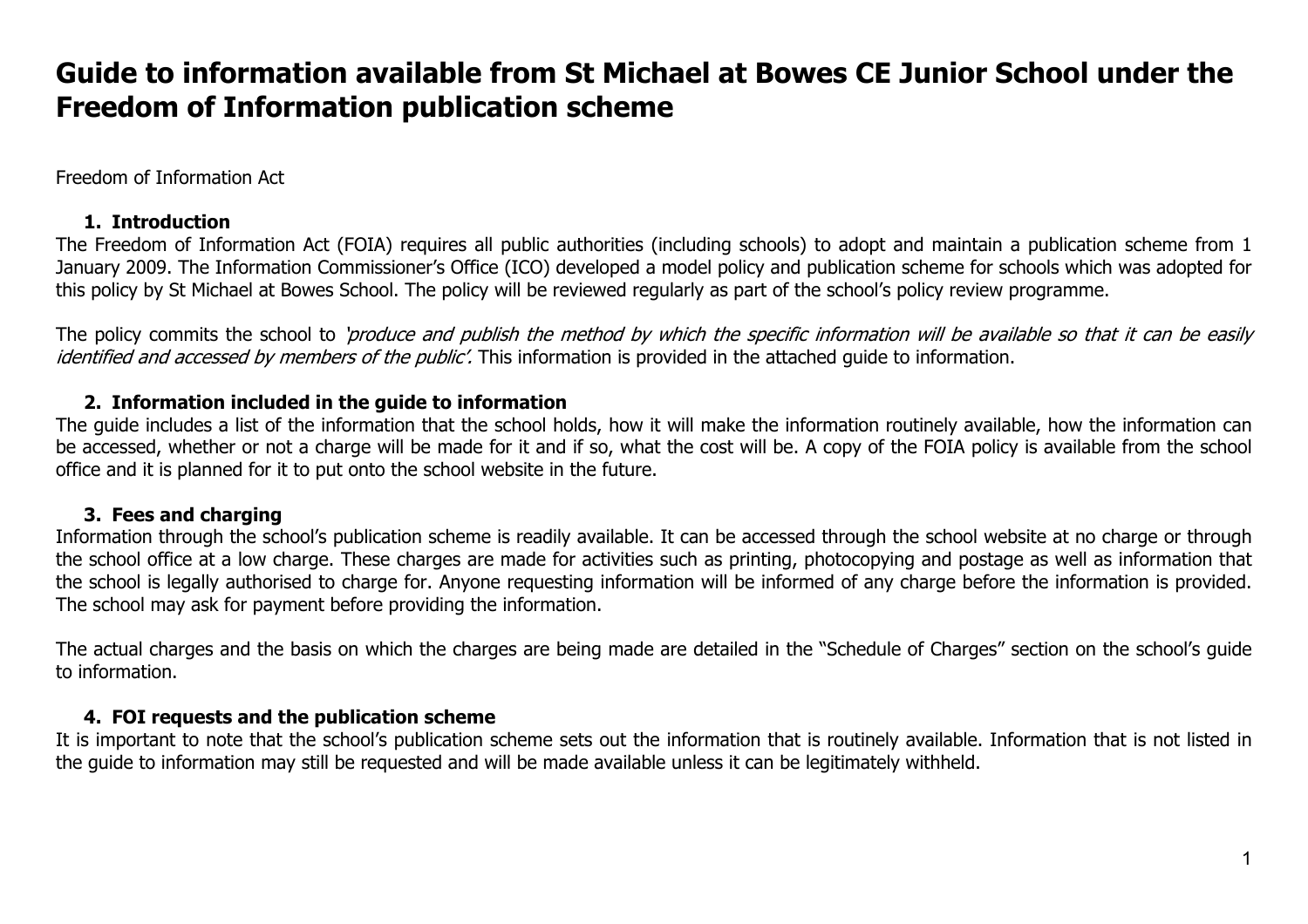#### **5. More information**

Further information on freedom of information, can be found on the Information Commissioner's Office (ICO) website or by contacting the ICO on: Phone: 08456 30 60 60

 01625 54 57 45 Email: by using the online enquiry form on the ICO website Website: www.ico.gov.uk

#### **6. FOIA Disclosure Log**

| <b>Record of FOIA Requests</b> |                     |                        |                          |                       |
|--------------------------------|---------------------|------------------------|--------------------------|-----------------------|
| <b>Date</b>                    | <b>FOIA Request</b> | <b>Member of staff</b> | Cost/payment<br>received | Date of<br>completion |
|                                |                     |                        |                          |                       |
|                                |                     |                        |                          |                       |
|                                |                     |                        |                          |                       |
|                                |                     |                        |                          |                       |
|                                |                     |                        |                          |                       |
|                                |                     |                        |                          |                       |
|                                |                     |                        |                          |                       |
|                                |                     |                        |                          |                       |
|                                |                     |                        |                          |                       |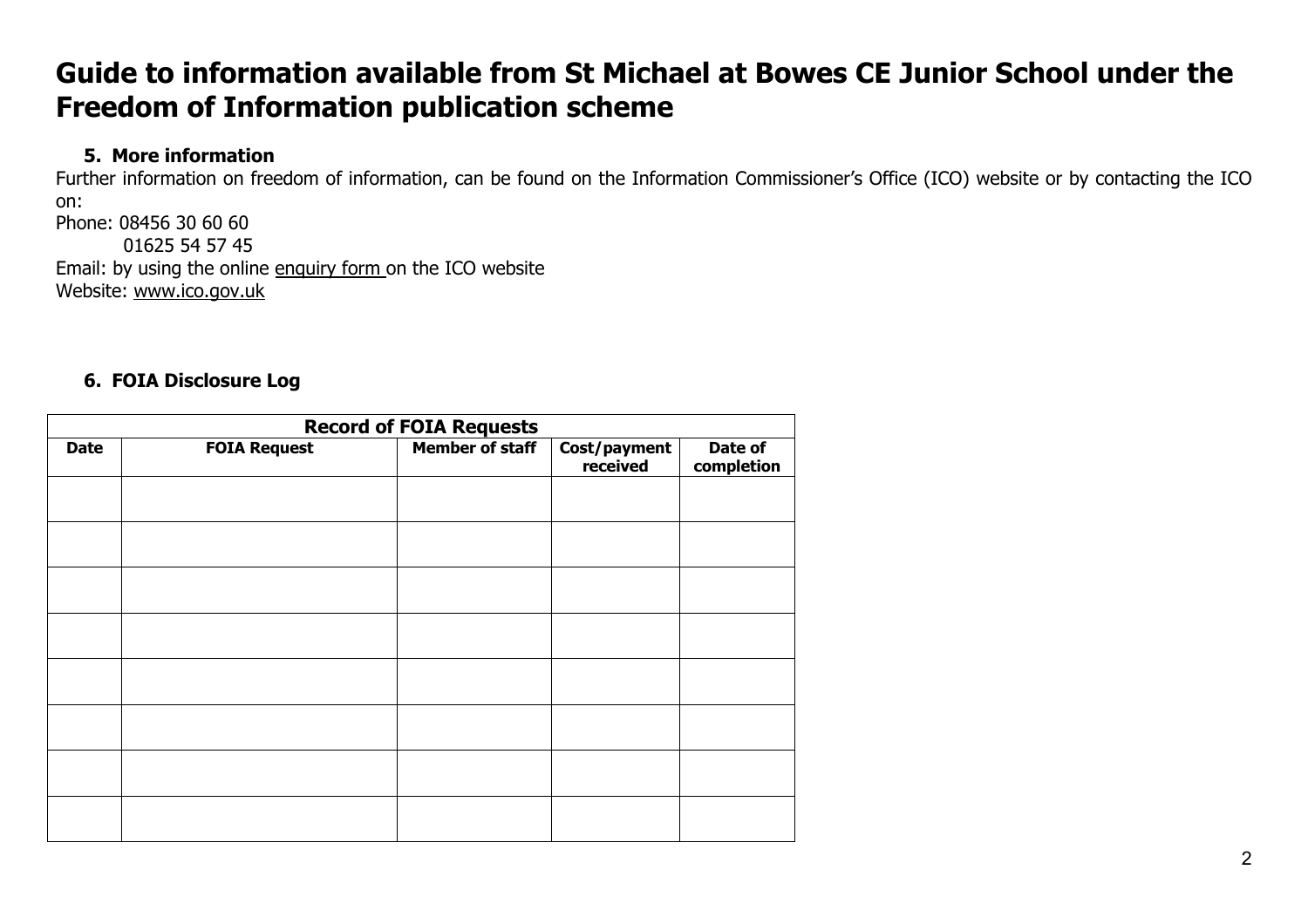| <b>Information to be published</b>                                                                                        | How the information can                                                                                                                 | <b>Cost</b> |
|---------------------------------------------------------------------------------------------------------------------------|-----------------------------------------------------------------------------------------------------------------------------------------|-------------|
|                                                                                                                           | be obtained                                                                                                                             |             |
| Class 1 - Who we are and what we do<br>(This includes organisational information, structures, locations and contacts etc) | St Michael at Bowes Junior School<br><b>Tottenhall Road</b><br>Palmers Green<br>London N.13 6JB<br>T 0208 888 6100<br>Fax 0208 826 1258 |             |
| Who's who in the school                                                                                                   | Website                                                                                                                                 | Free        |
|                                                                                                                           | www.smab.enfield.sch.uk                                                                                                                 |             |
|                                                                                                                           | <b>Hard copy</b>                                                                                                                        |             |
|                                                                                                                           | Contact school office                                                                                                                   | 10p/ sheet  |
| Who's who on the governing body and the basis of their appointment                                                        | Website                                                                                                                                 | Free        |
|                                                                                                                           | www.smab.enfield.sch.uk                                                                                                                 |             |
|                                                                                                                           | <b>Hard copy</b>                                                                                                                        |             |
|                                                                                                                           | Contact school office                                                                                                                   | 10p/ sheet  |
| <b>Instrument of Government</b>                                                                                           | <b>Hard copy</b>                                                                                                                        |             |
|                                                                                                                           | Contact school office                                                                                                                   | 10p/ sheet  |
| Contact details for the Head teacher and for the governing body (named contacts                                           | <b>Hard copy</b>                                                                                                                        |             |
| where possible with telephone number and email address (if used)                                                          | Contact school office                                                                                                                   | 10p/ sheet  |
| School prospectus                                                                                                         | <b>Hard copy</b>                                                                                                                        |             |
|                                                                                                                           | Contact school office                                                                                                                   | Free        |
| Annual Report                                                                                                             | Website                                                                                                                                 | Free        |
|                                                                                                                           | www.smab.enfield.sch.uk                                                                                                                 |             |
|                                                                                                                           | <b>Hard copy</b>                                                                                                                        |             |
|                                                                                                                           | Contact school office                                                                                                                   | £2.00       |
| Staffing structure                                                                                                        | <b>Hard copy</b>                                                                                                                        |             |
|                                                                                                                           | Contact school office                                                                                                                   | 10p/ sheet  |
| School session times and term dates                                                                                       | Website                                                                                                                                 | Free        |
|                                                                                                                           | www.smab.enfield.sch.uk                                                                                                                 |             |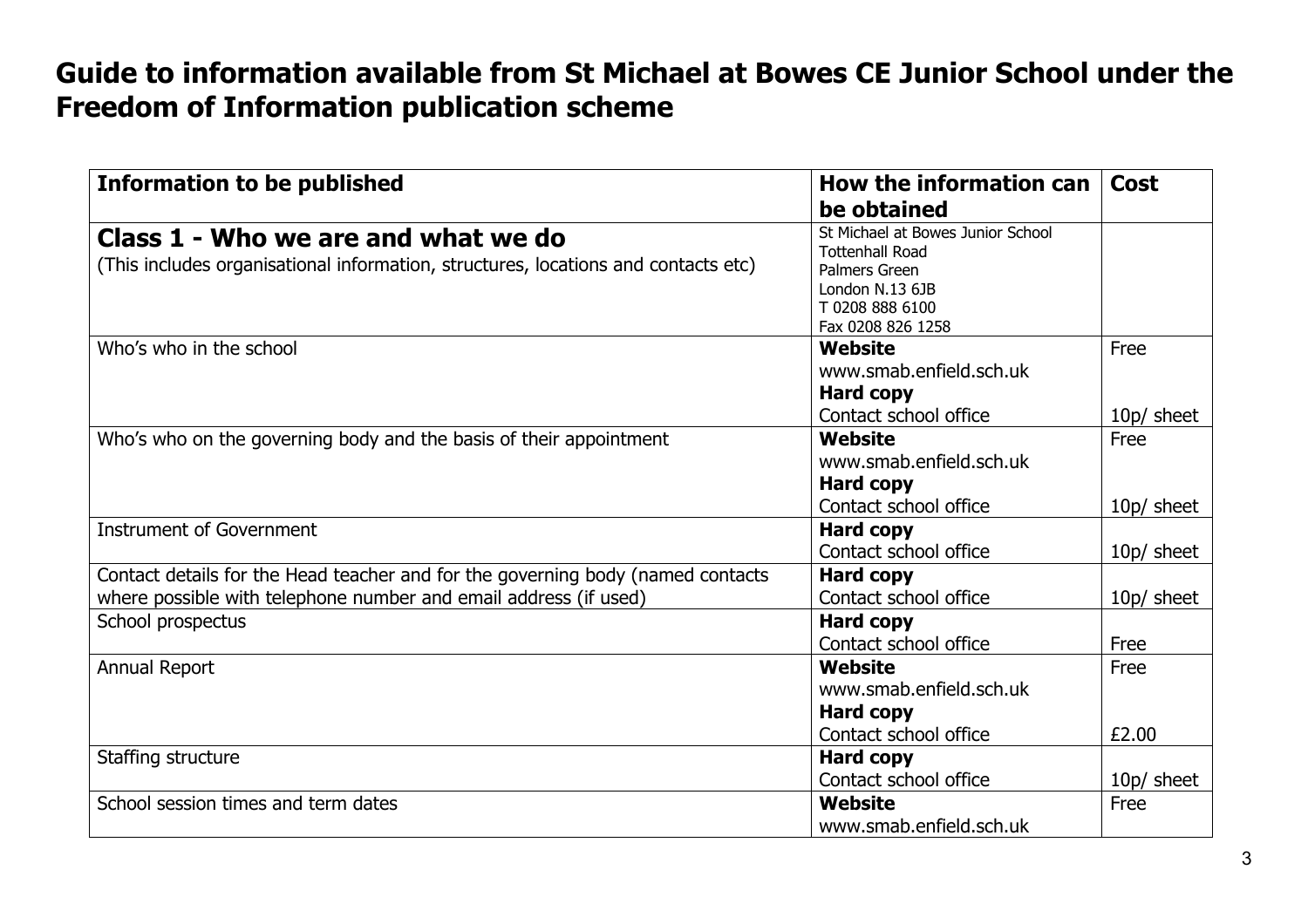|                                                                                                                                                                               | Hard copy Contact school office               | 10p/ sheet  |
|-------------------------------------------------------------------------------------------------------------------------------------------------------------------------------|-----------------------------------------------|-------------|
| Class $2$ – What we spend and how we spend it                                                                                                                                 | How the information can                       | <b>Cost</b> |
| (This includes financial information relating to projected and actual income and                                                                                              | be obtained                                   |             |
| expenditure, procurement, contracts and financial audit for the current and previous<br>financial year)                                                                       |                                               |             |
| Annual budget plan and financial statements                                                                                                                                   | <b>Hard copy</b>                              |             |
|                                                                                                                                                                               | Contact school office                         | 10p/ sheet  |
| Capitalised funding                                                                                                                                                           | <b>Hard copy</b>                              |             |
|                                                                                                                                                                               | Contact school office                         | 10p/ sheet  |
| Additional funding (Fundraising accounts)                                                                                                                                     | <b>Hard copy</b>                              |             |
|                                                                                                                                                                               | Contact school office                         | 10p/ sheet  |
| Procurement and projects                                                                                                                                                      | <b>Hard copy</b>                              |             |
|                                                                                                                                                                               | Contact school office                         | 10p/ sheet  |
| Pay policy                                                                                                                                                                    | <b>Hard copy</b>                              |             |
|                                                                                                                                                                               | Contact school office                         | 10p/ sheet  |
| Staffing and grading structure                                                                                                                                                | <b>Hard copy</b>                              |             |
|                                                                                                                                                                               | Contact school office                         | 10p/ sheet  |
| Governors' allowances                                                                                                                                                         | N/A                                           |             |
| Class $3$ – What our priorities are and how we are doing<br>(This includes the school's strategies and plans, performance indicators, audits,<br>inspections and reviews etc) | <b>How the information can</b><br>be obtained | <b>Cost</b> |
| School profile:                                                                                                                                                               | <b>Hard copy</b>                              | 10p/ sheet  |
| Government supplied performance data                                                                                                                                          | Contact school office                         |             |
| The latest Ofsted report                                                                                                                                                      | Website                                       | £2.00       |
| - Summary                                                                                                                                                                     | www.smab.enfield.sch.uk                       | Free        |
| - Full report                                                                                                                                                                 |                                               |             |
| Performance management policy and procedures adopted by the governing body.                                                                                                   | <b>Hard copy</b>                              |             |
|                                                                                                                                                                               | Contact school office                         | 10p/ sheet  |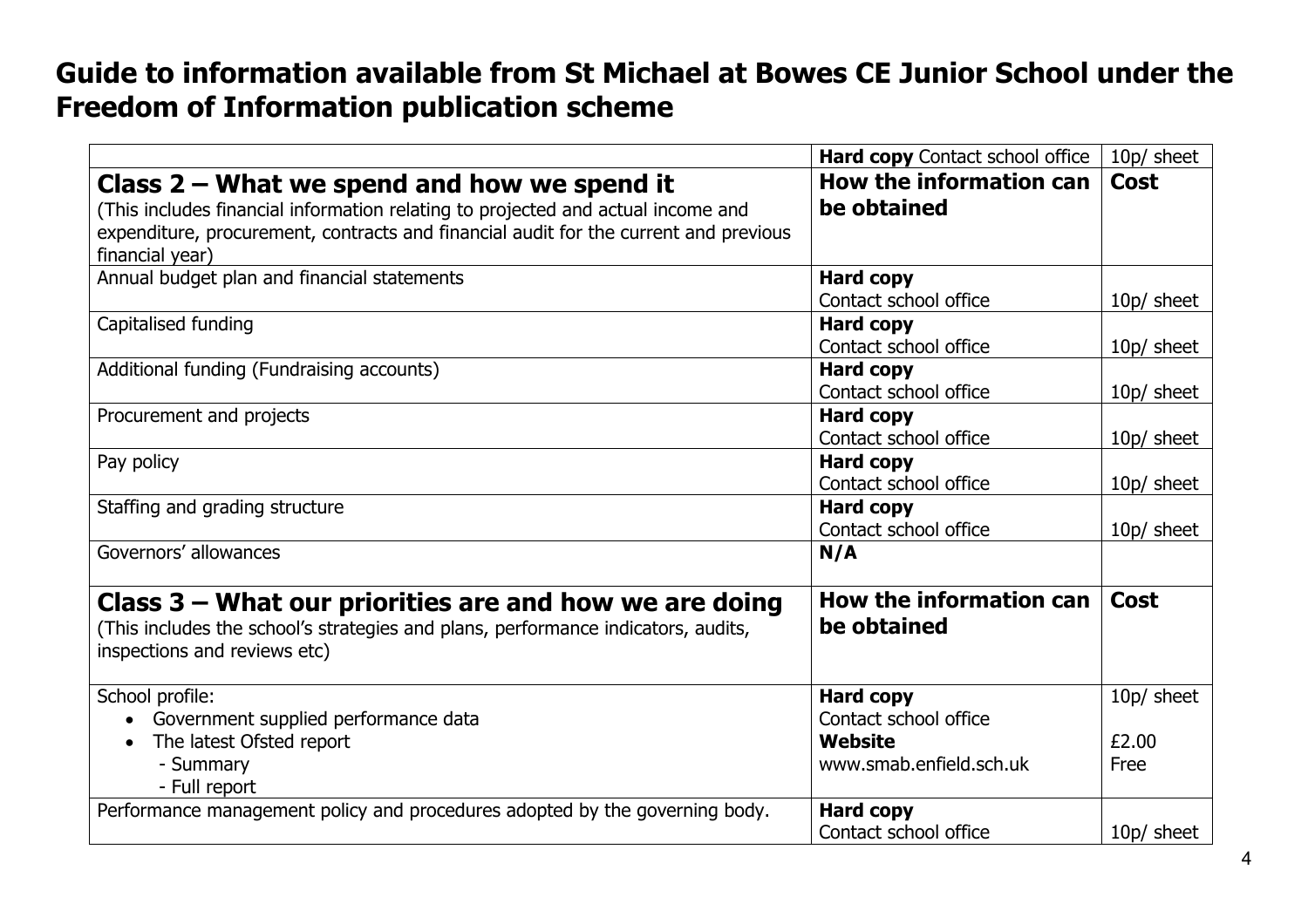| Class $3$ – What our priorities are and how we are doing<br>(contd)                                                                                                                                                                                                                                           | How the information can<br>be obtained    | <b>Cost</b> |
|---------------------------------------------------------------------------------------------------------------------------------------------------------------------------------------------------------------------------------------------------------------------------------------------------------------|-------------------------------------------|-------------|
| (This includes the school's strategies and plans, performance indicators, audits,<br>inspections and reviews etc)                                                                                                                                                                                             |                                           |             |
| Schools future plans (School Improvement Plan)                                                                                                                                                                                                                                                                | <b>Hard copy</b><br>Contact school office | £2.00       |
| Every Child Matters (The school has a policy file which includes an overview of all<br>policies and procedures relating to ECM and the curriculum etc)                                                                                                                                                        | <b>Hard copy</b><br>Contact school office | 10p/ sheet  |
| Class 4 – How we make decisions<br>(This includes information on decision making processes and records of decisions for<br>the current and previous three years)                                                                                                                                              | How the information can<br>be obtained    | <b>Cost</b> |
| Admissions policy/decisions (not individual admission decisions)                                                                                                                                                                                                                                              | <b>Hard copy</b><br>Contact school office | 10p/ sheet  |
| Agendas of meetings of the governing body and (if held) its sub-committees                                                                                                                                                                                                                                    | <b>Hard copy</b><br>Contact school office | 10p/ sheet  |
| Minutes of meetings (as above) $-$ please note that this will exclude information that<br>is properly regarded as private to the meetings                                                                                                                                                                     | <b>Hard copy</b><br>Contact school office | 10p/ sheet  |
| Class $5 -$ Our policies and procedures<br>(This includes the school's current written protocols, policies and procedures for<br>delivering our services and responsibilities. The school has a policy file which includes<br>an overview of all of these policies and procedures and their review timetable) | How the information can<br>be obtained    | <b>Cost</b> |
| School policies including:<br>• Charging and Remissions Policy                                                                                                                                                                                                                                                | <b>Hard copy</b><br>Contact school office | 10p/ sheet  |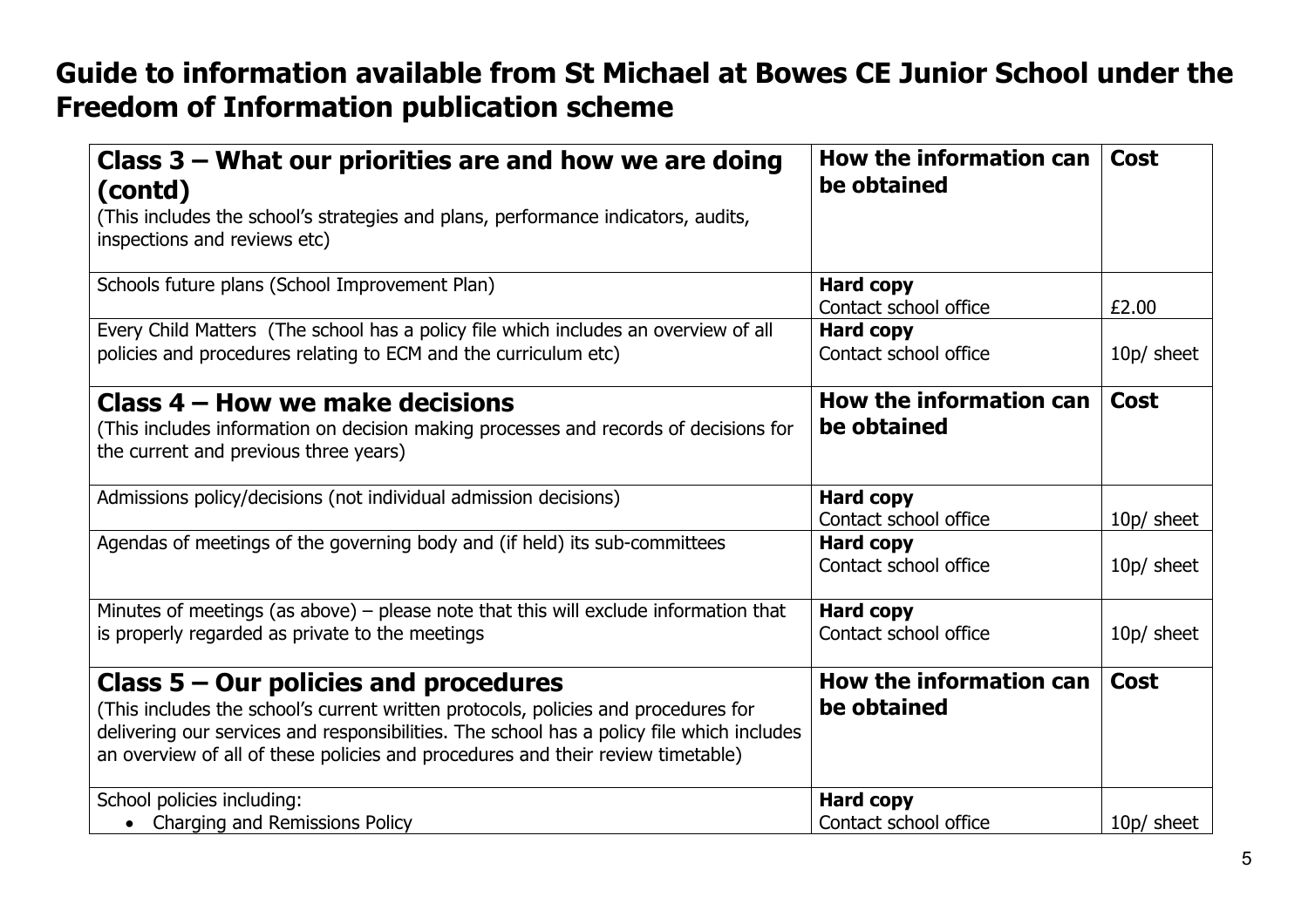| <b>Finance Procedures / FMSIS</b><br>$\bullet$<br>Health and Safety and Emergency Plan<br><b>First Aid Procedures</b><br><b>Complaints Procedure</b><br><b>Staff Conduct Policy</b> |
|-------------------------------------------------------------------------------------------------------------------------------------------------------------------------------------|
|                                                                                                                                                                                     |
|                                                                                                                                                                                     |
|                                                                                                                                                                                     |
|                                                                                                                                                                                     |
|                                                                                                                                                                                     |
| Discipline and Grievance Policies                                                                                                                                                   |
| Staffing structure<br>$\bullet$                                                                                                                                                     |
| Information request handling policy                                                                                                                                                 |
| Equal Opportunities and Racial Equality Policy                                                                                                                                      |
| <b>Staff Recruitment Policy</b><br>$\bullet$                                                                                                                                        |
| Staff Development and Performance Management Policy                                                                                                                                 |
| <b>Personnel Policy</b>                                                                                                                                                             |
| <b>Smoking Policy</b>                                                                                                                                                               |
| Website<br>Staff Absence and Cover Policy                                                                                                                                           |
| www.smab.enfield.sch.uk<br>Free<br>Lettings Agreement                                                                                                                               |
| <b>School Travel Plan</b><br>$\bullet$                                                                                                                                              |
| Pupil and curriculum policies, including:                                                                                                                                           |
| <b>Homework Policy</b><br><b>Hard copy</b><br>$\bullet$                                                                                                                             |
| Curriculum (including Music, Art and DT) Policy<br>Contact school office<br>10p/ sheet                                                                                              |
| <b>English Policy</b>                                                                                                                                                               |
| ICT and E-Safety Policy                                                                                                                                                             |
| <b>Maths Policy</b><br>$\bullet$                                                                                                                                                    |
| <b>Science Policy</b><br>$\bullet$                                                                                                                                                  |
| PSHE and Citizenship Policy                                                                                                                                                         |
| Relationship and Sex Education policy                                                                                                                                               |
| Inclusion Policy (SEN and G & T)<br>$\bullet$                                                                                                                                       |
| School Access Plan and Disability Equality Scheme Policy                                                                                                                            |
| Collective worship/Assembly Policy                                                                                                                                                  |
| Behaviour and Anti-Bullying Policy                                                                                                                                                  |
| Food Policy/guidelines                                                                                                                                                              |
| Packed lunch policy<br>$\bullet$                                                                                                                                                    |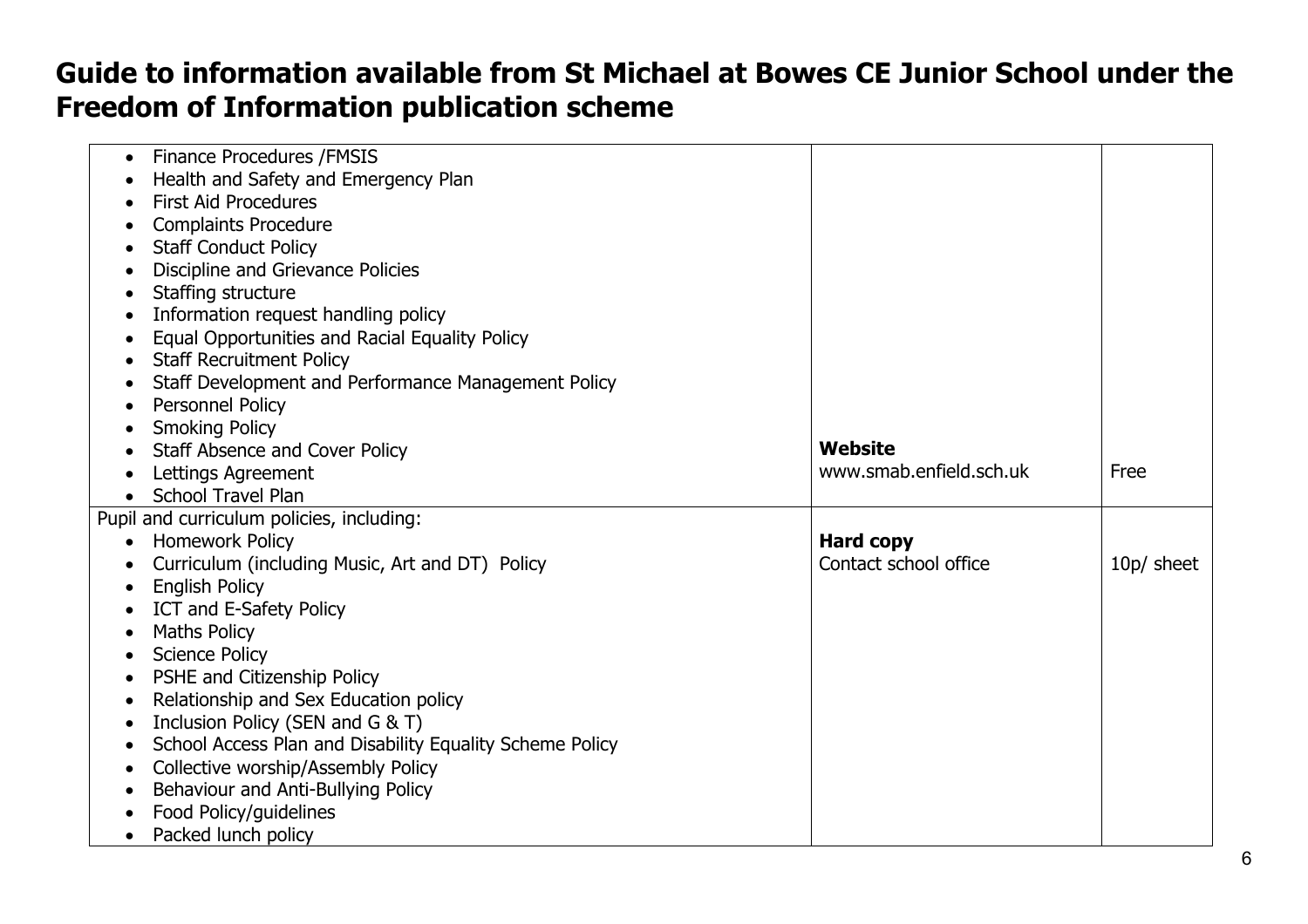| Class $6$ – Lists and Registers<br>(This includes currently maintained lists and registers only)                                                                                             | How the information can<br>be obtained                                                 | <b>Cost</b>        |
|----------------------------------------------------------------------------------------------------------------------------------------------------------------------------------------------|----------------------------------------------------------------------------------------|--------------------|
| Curriculum circulars and statutory instruments                                                                                                                                               | This information may only be<br>available by inspection                                | N/A                |
| FOI Disclosure logs                                                                                                                                                                          | This information may only be<br>available by inspection by<br>approved agencies        | N/A                |
| Asset register                                                                                                                                                                               | This information may only be<br>available by inspection by<br>approved agencies        | N/A                |
| Any information the school is currently legally required to hold in publicly available<br>registers (THIS DOES NOT INCLUDE THE ATTENDANCE REGISTER)                                          | This information may only be<br>available by inspection by<br>approved agencies        | N/A                |
| Class $7 -$ The services we offer<br>(This includes current information about the services we offer, including leaflets,<br>guidance and newsletters produced for the public and businesses) | <b>How the information can</b><br>be obtained                                          | <b>Cost</b>        |
| <b>Extra-curricular activities</b>                                                                                                                                                           | <b>Website</b><br>www.smab.enfield.sch.uk<br><b>Hard copy</b><br>Contact school office | Free<br>10p/ sheet |
| Out of school clubs                                                                                                                                                                          | <b>Website</b><br>www.smab.enfield.sch.uk<br><b>Hard copy</b>                          | Free               |
| School publications                                                                                                                                                                          | Contact school office<br>Website<br>www.smab.enfield.sch.uk                            | 10p/ sheet<br>Free |
|                                                                                                                                                                                              | <b>Hard copy</b><br>Contact school office                                              | 10p/ sheet         |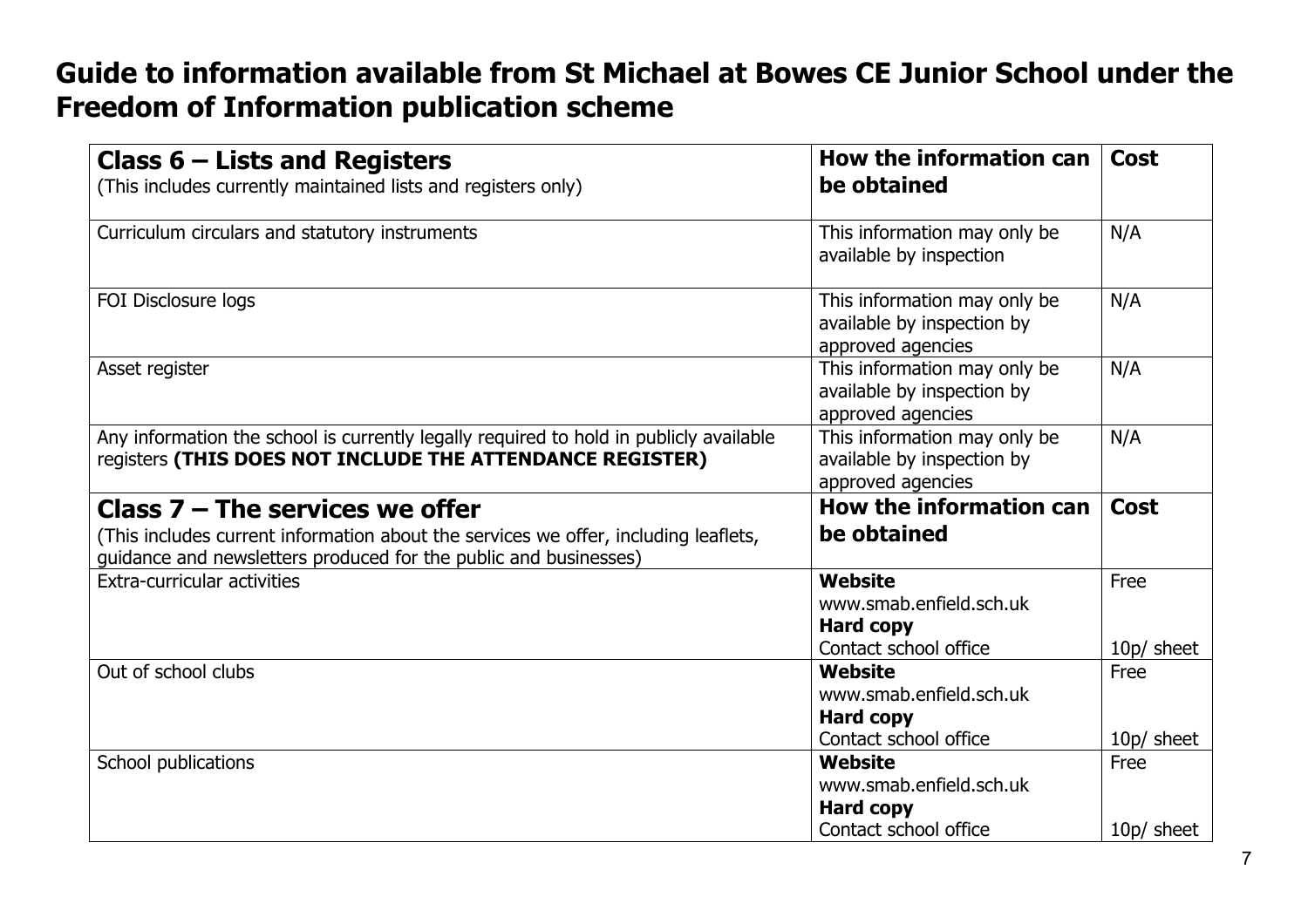| Services for which the school is entitled to recover a fee, together with those fees | Website                 | Free       |
|--------------------------------------------------------------------------------------|-------------------------|------------|
|                                                                                      | www.smab.enfield.sch.uk |            |
|                                                                                      | Hard copy               |            |
|                                                                                      | Contact school office   | 10p/ sheet |
| Leaflets books and newsletters                                                       | Website                 | Free       |
|                                                                                      | www.smab.enfield.sch.uk |            |
|                                                                                      | Hard copy               |            |
|                                                                                      | Contact school office   |            |